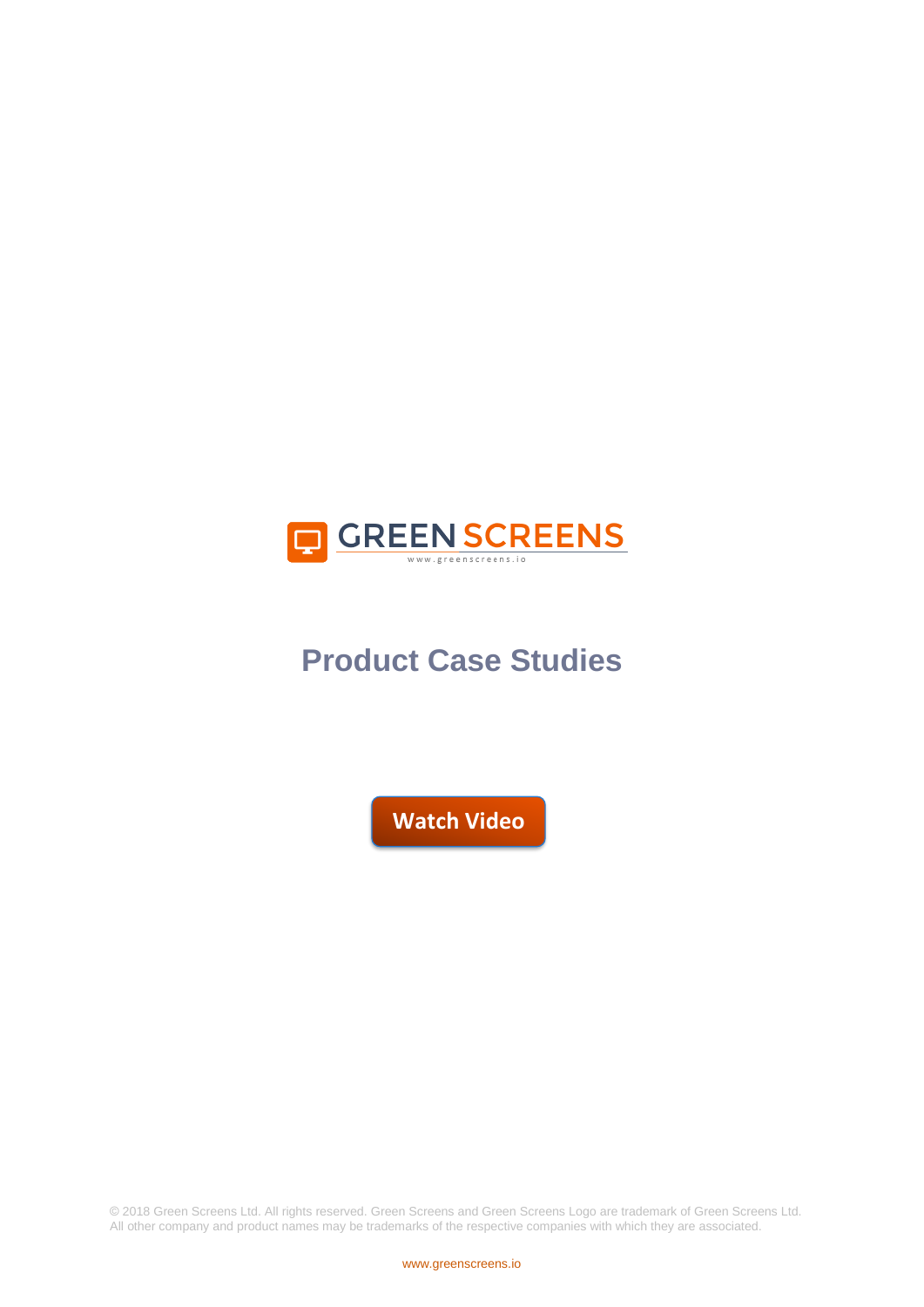# PRODUCT CASE STUDY Introduction

### **C ASE STUDY**

# *Reducing Cost*

See how to significantly reduce costs by using Green Screens Web and Mobile Terminal products. Not all users need desktop computers. Using tablets or Chromebooks can make a huge difference.

### **C ASE STUDY**

### *Outsourcing*

Many organizations move their hardware to the cloud to minimize maintenance efforts, cost and to increase productivity. Even outsourcing to the cloud reduce costs, it is not free. See how Green Screens Terminal Service technologies help to minimize cloud costs even more.

# **C ASE STUDY**

### *Security*

Going to the cloud and web technologies, extra care should be taken for security. Green Screen Terminal technologies implement multiple layers of security measures to protect sensitive information's. See how we implemented multiple layers of security to protect your data.

### **C ASE STUDY**

### *Modernization – Integration - Transition*

Migrating old technology based solutions is expensive, resource and time demanding task that takes years to migrate. We can help with that by easing transition with great integration flexibility including modernization features which will transform green screens into a modern web-based user interfaces for web and mobile.

# **C ASE STUDY**

# *Employee performance*

In a set of short stories, we will present how employees in your organization can benefit from our products and how they can increase their performance.

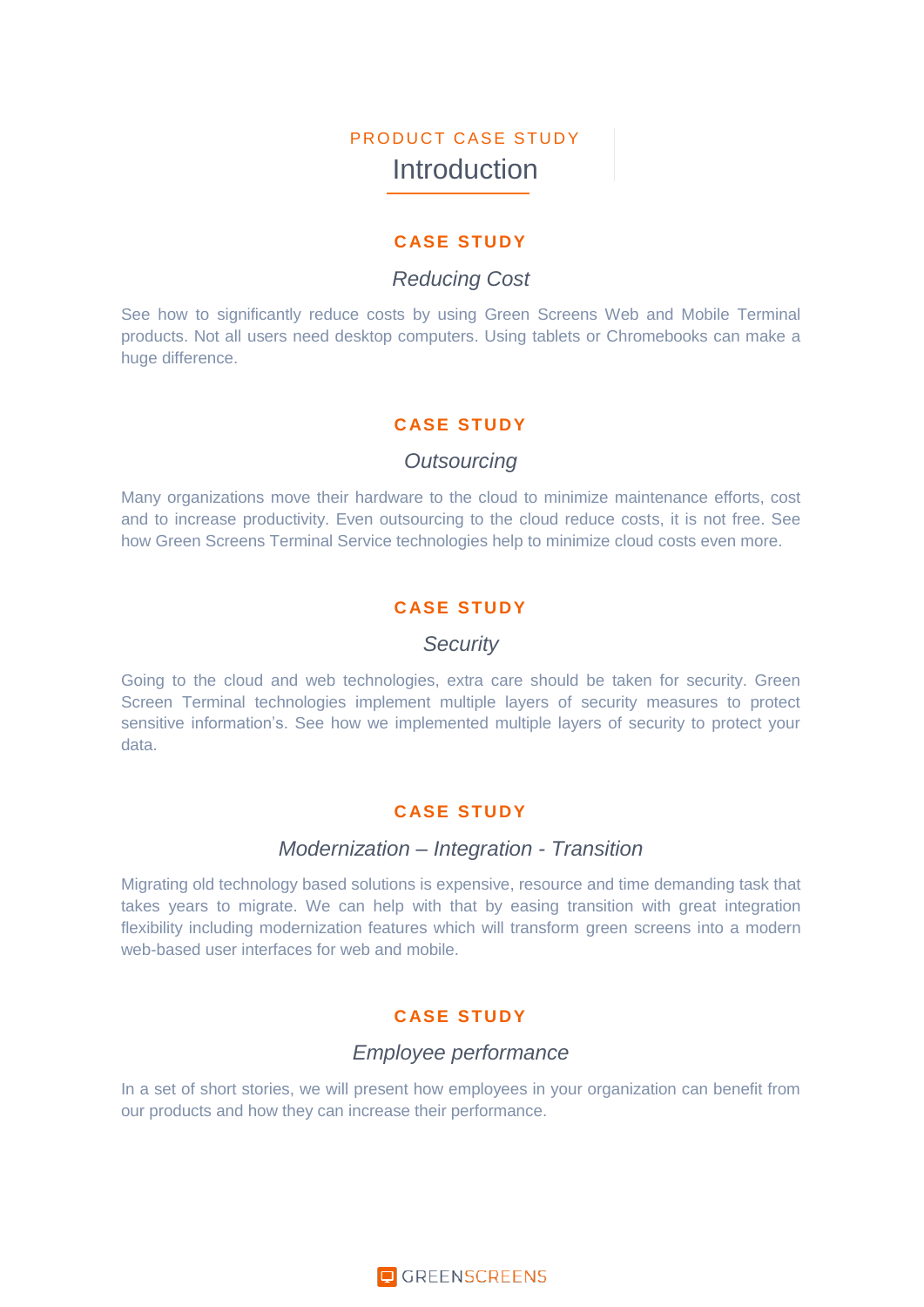# **C ASE STUDY**

# *Reducing Cost*

#### **Introduction**

Large national hospital organization with thousands of doctors across country access to the central system by using two enterprise solutions. One is web based system for medical electronic documentation as patient records, medicament prescriptions etc. Another one is ERP system for which classic 5250 terminal client software is required.

#### **The Problem**

The most doctors do not need standard desktop computers. Still, client-based software requirement for ERP system access prevents migration to tablet devices as client software is only for desktop-based OS while other mobile solutions are not on enterprise grade level to support robust terminal access.

Desktop computers prices compared to tablets are in average 1:6 without including office tools licenses, extra monitor, regional maintenance contracts for technical support etc. In a 5-years amortization period price for 5000 workstations reach about 3 million USD. Just by moving from desktop to tablets cost is reduced by 2.5 million USD in technical equipment. Additional cost reduction is available because of low maintenance requirements for tablets.

### **The Solution**

*Using Green Screens products which are developed with browser and mobile support in mind, we enable simple transition to tablets, mobile devices and Chromebooks. All office required tools and software as email client, office document tools, our web terminal with printing support and other software are already available on mobile devices.* 

**"Green Screens ROI for licenses price in a company of that scale is less than 12 months. "**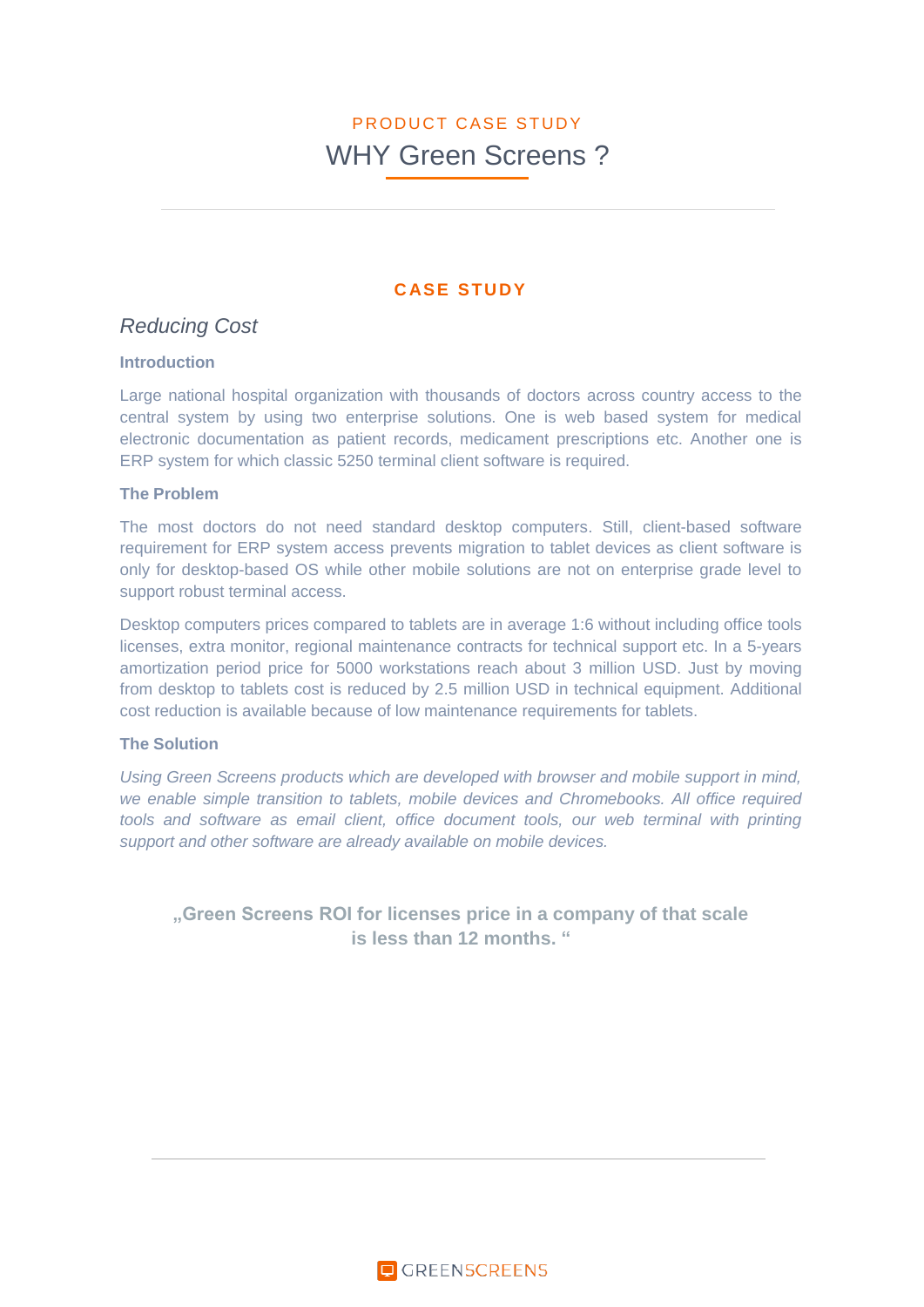# **C ASE STUDY**

# *Outsourcing*

#### **Introduction**

Many international companies operate in many countries having large number of remote branches. Providing access from different time zones, different environments with different Internet access, Internet speeds and sometimes limited local technical support. All this is a big organizational in infrastructural challenge.

Many organizations move their hardware to the cloud to minimize maintenance efforts, cost and to increase productivity. Even outsourcing to the cloud reduce cost, it is not free. Additionally, going online means increased security risk.

#### **The Problem**

Standard client terminal software has data transfers of about 2-4KB. From performance point of view, it's not too much, but this is software that requires desktop OS, local installation and maintenance. Requirement for 5000 workstations is about 15MB/s for transfer rate.

Competitor web based terminals generate web pages at server side with 10-20KB of data / screen. This creates bandwidth of 75MB/s for 5000 workstations in average. Extra processor resources for rendering and processing data streams are used which increase operational costs.

Calculating 75MB/s to a standard working day creates a gigabytes of data transfers which increase operational costs. Additionally, resources used in cloud to process data are increased which as a consequence increase operational cost.

Many competitor products require multiple server instances to handle large number of workstations which increase costs by several times. Adding redundancy instances for higher availability increase number of instances to maintain and support which not only create cost but increase a chance for human error: configuration, security setup etc.

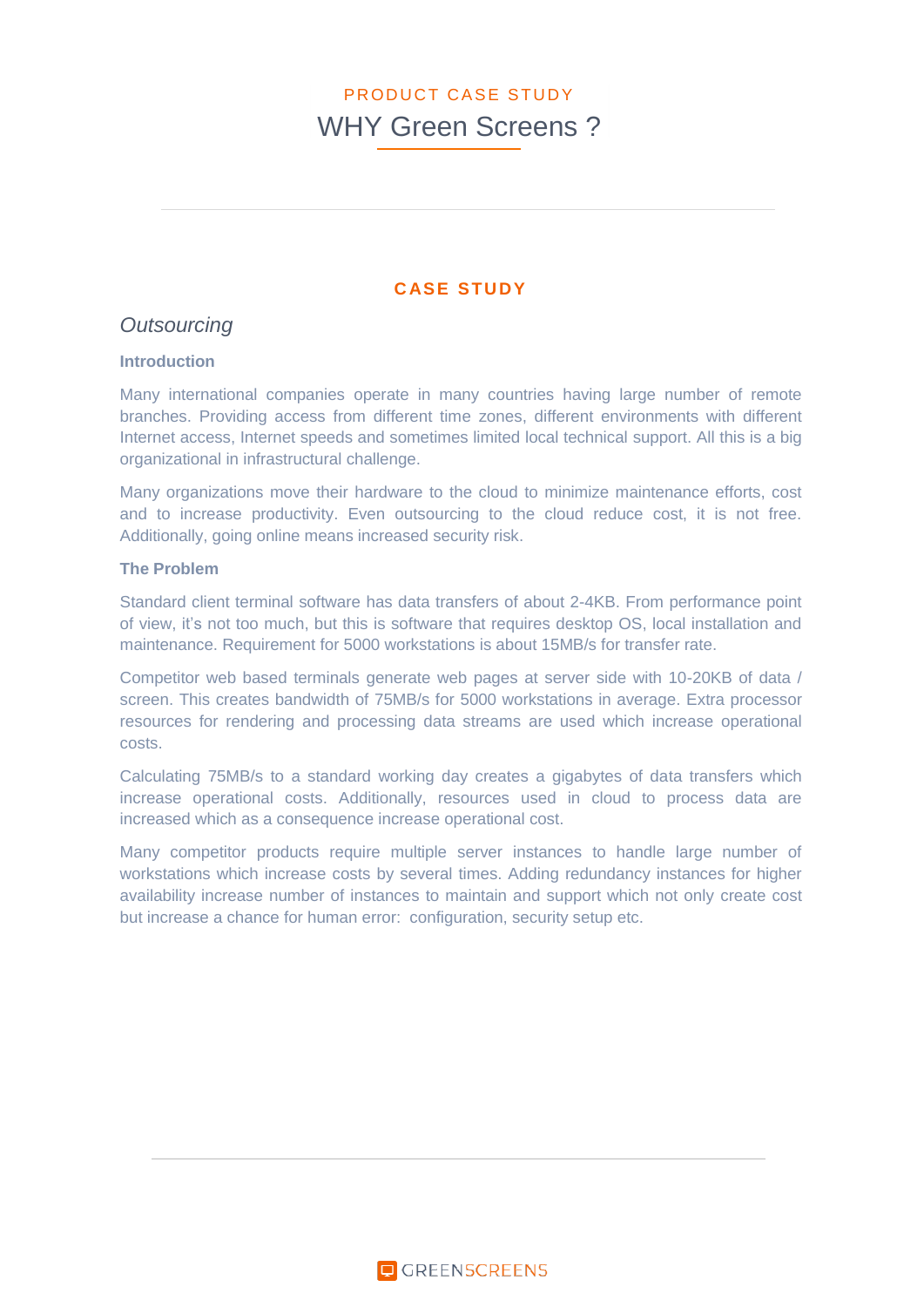### **The Solution**

*Using Green Screens products data transfers / screen are reduced to 600-900 bytes. For 5000 workstation this is 3.75MB/s in average which is reduction of 20 times compared to competitor web based terminal products. Additionally, all terminal screens are rendered inside browser leaving server / cloud side resources usage significantly reduced which as a consequence reduce number of required parallel instances.*

# **"Green Screens reduced resource and data usage significantly reduce operational cost. "**

*Green Screens Terminal service support clustered operational mode out of the box. That means, multiple instances can detect each other and automatically connect and synchronize. Changes in web administration console will automatically reflect to other running instances. This single point of configuration in cloud/cluster environment significantly reduce human error, simplifies configuration and maintenance.*

**"Exposing Green Screens to the Internet instead of main system significantly increase security. "**

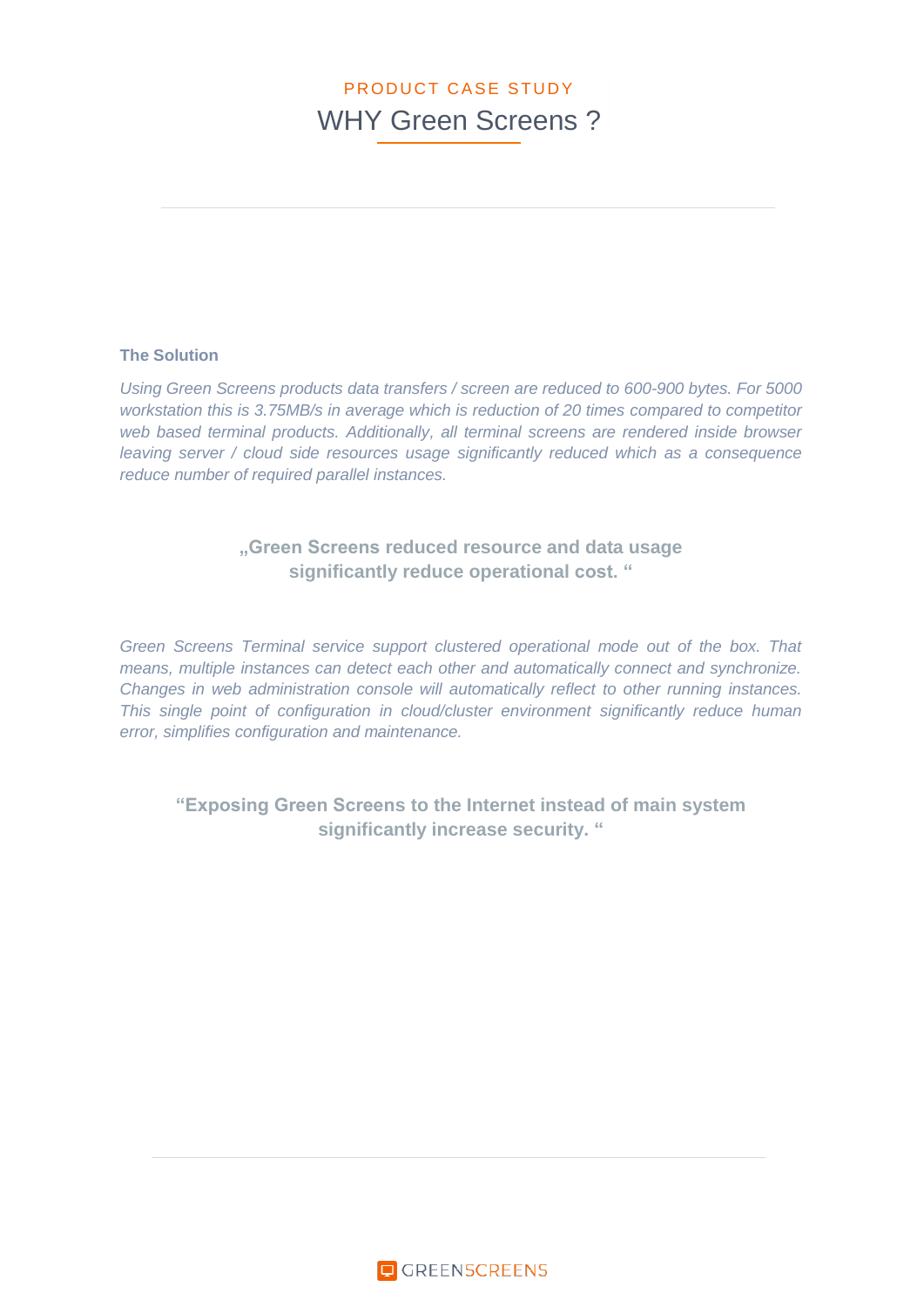# **C ASE STUDY**

# *Security*

#### **Introduction**

Organizations with remote branches / offices have requirement to access main system over the Internet. Exposing main system over the Internet is significant security risk. Many companies as a solution use VPN equipment or software based VPN clients to create secure Intranet within Internet.

#### **The Problem**

VPN devices solves the problem to some extent, but not for everyone. Having remote branches at international level requires local installation of VPN software or devices, their configuration, technical support etc.

By moving to the cloud means that in many cases there is no adequate support for VPN access, and even if there is, again requirement is local installation of various software and hardware products. Sometimes there is no local support or distributor for equipment which can cause temporarily inoperability of a local branch. This is reflected in operational money loss.

Exposing IBM I directly require not only standard terminal port to open but many other for DDM services etc. which is big security issue.

#### **The Solution**

*Green Screens Terminal service is a software service which operates as a terminal software proxy. This enables main system to remain in local network without Internet access. Remote branches will access through web browser or mobile application to the Green Screens Terminal service as a mediator. If required, access might be through VPN or directly over the Internet.*

*Green Screens Terminal service contains many security layers available out of the box as IP filter engine, mobile access control, encrypted data stream even SSL is not used, 2FA - OTP, 2-Way authorization with smart phone to prevent password hijack with keyboard loggers, URL reuse protection and many more advanced features.*

> **"Green Screens Terminal service is exposed to the Internet instead main system which increase security. "**

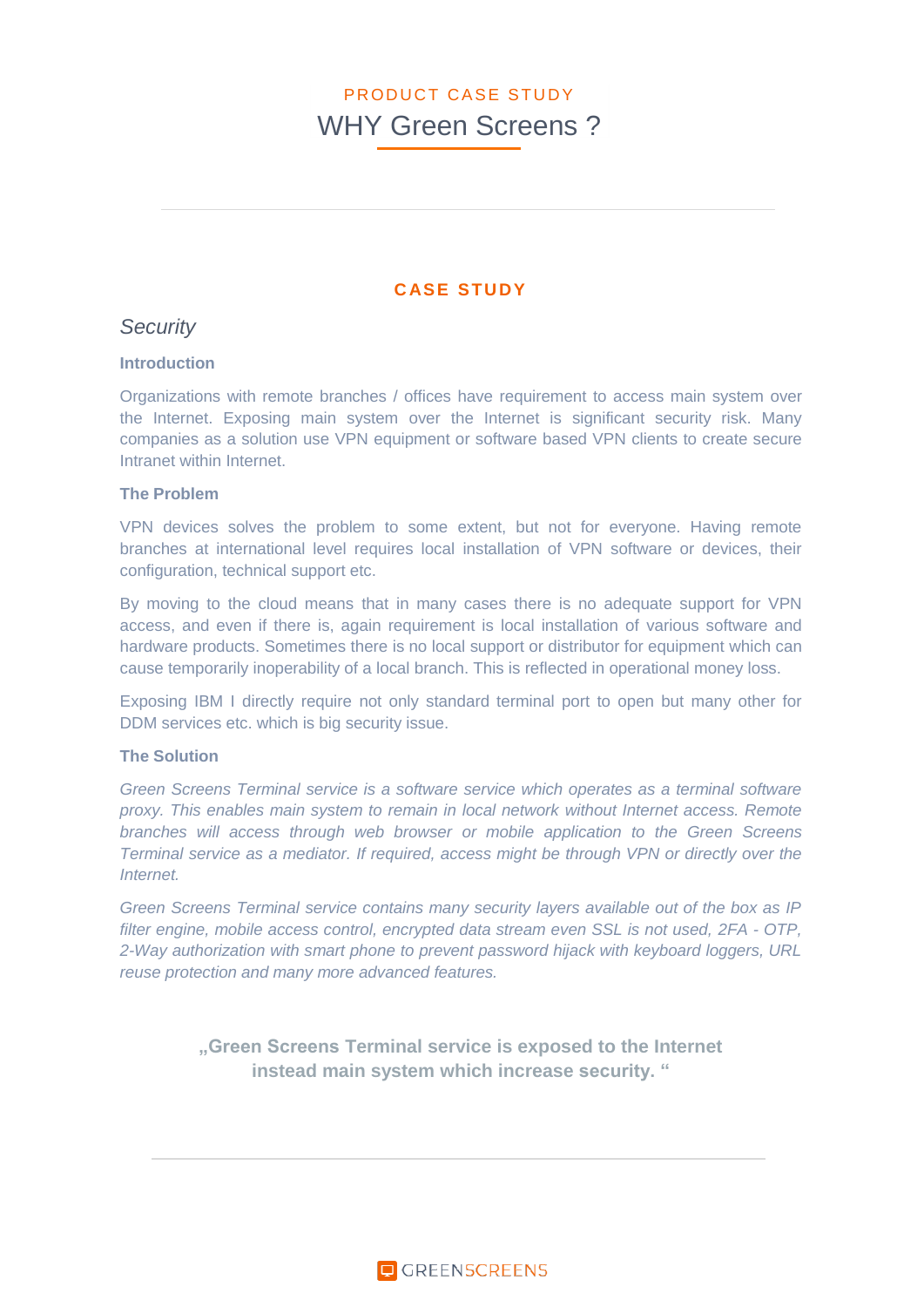### **C ASE STUDY**

### *Modernization – Integration - Transition*

#### **Introduction**

In cloud and Internet era, we are witnessing that many big ERP systems are trying to find and applying various solutions for newer technologies including integrations with online services, modern web based applications, mail and office integration etc. Modernization and transition are expensive and long process which take years.

#### **The Problem**

There are three types of modernization techniques for legacy software: transpilation, screen scraping, and manual coding from scratch. Each of them have pros and cons and neither are universal solution. But, all of them are time consuming with different cost levels. Keeping old is also not a solution because of lack of developers with know-how and integration problems with new technologies emerging every day.

Transpilation is fast approach with great results regarding visual appearance. However, migrated code usually is machine generated and extremely hard to maintain.

Screen scraping is fastest approach but it creates only UI layer on top of terminal screens, while programs remains intact and not migrated to newer technologies.

Manual programming is slowest, the most expensive but with the best results. While manual transition finish, software itself will become technologically obsolete.

Whichever approach is used, problem lays in long time needed to migrate or not sufficient integration features with existing web environment.

Existing transpilation and screen scraping solutions requires a great technical knowledge, are too complicated to install, to use, and generally tides a customer to a solution provider.

Existing screen scraping solutions in the most cases create a single non integratable environment – standalone product.

Transpilation and screen scraping solutions are desktop based and usually not online / cloud ready or very hard to implement. Often, they are limited to specific environments.

Neither of existing solutions support report – spool files modernizations.

All of existing solutions are based on techniques developed in a time when those products entered to the market – 10-15 years ago. That means, in the most cases actual web technologies and standards are not used. Obsolete technologies are used in many cases which has a reflection on security.

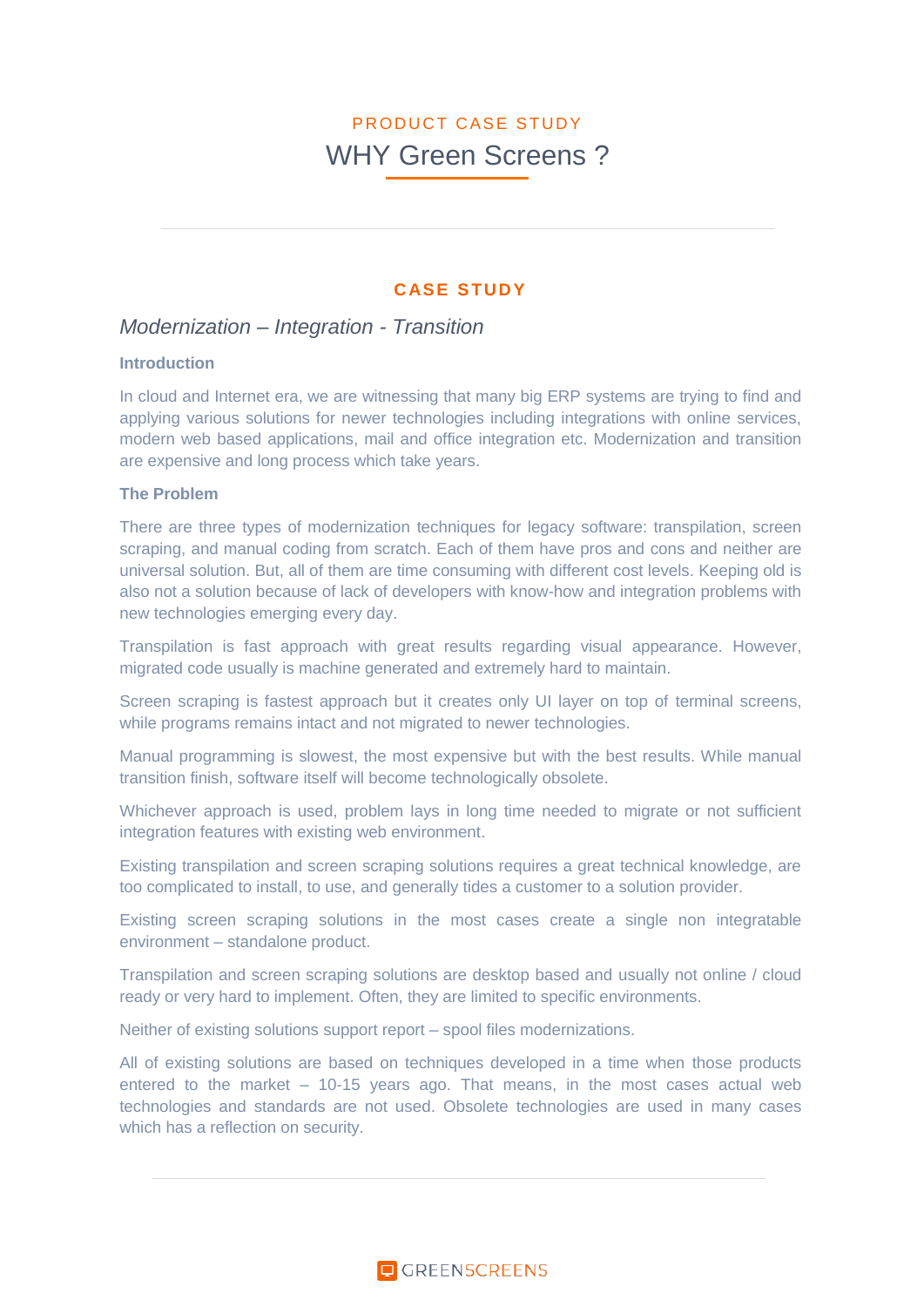# **C ASE STUDY**

#### **The Solution**

*We in Green Screens believe that the best approach is integration mix of manual development from scratch segment by segment and simplified web based manual screen templating. This enables partial transition step by step, screen by screen, program by program to new systems, but also extend functionalities by enabling latest web technologies directly inside 5250 terminals.*

*Screen templating is our approach to screen scraping in a modern and simplified way allowing great flexibility and integration options. Our advantage is usage of simple HTML based web templates for UI screen design without server-side programming. Process is simple, does not require extensive knowledge, young inexperienced developers can do it, time needed for base level education is 2-3hr.*

#### **"Green Screens Screen Templating requires 2-3hr for education. "**

*Except screen templating Green Screens Terminal Service product support modern spool file (report) drivers allowing printing spools directly to browser as PDF, HTML, various image formats or even web standard JSON programable object.* 

**"Green Screens Screen support spool modernization – web ready. "**

*We go one step further by enabling our modernization engine on mobile devices also. Develop templates in standard web forms and get great visual layer inside our mobile application.* 

**"Green Screens Screen support modernization for mobile also. "**

*While migrating to the new system, existing one can be easily adapted to new environment with just a simple HTML template. If both environment are web based and use modern web standards then they can cooperate very well. From user point of view, they operate as a single entity. Integrated together it is hard to distinguish that this are two separate systems. They work as one.*

# **"** *Integrated together it is hard to distinguish that this are two separate systems. They work as one.* **"**

*Green Screens Web Terminal use extensive browser based API that can be used for integration with other products, to programmatically manipulate web terminal in all imaginable ways. There is no any other terminal based product with such level of flexibility.* 

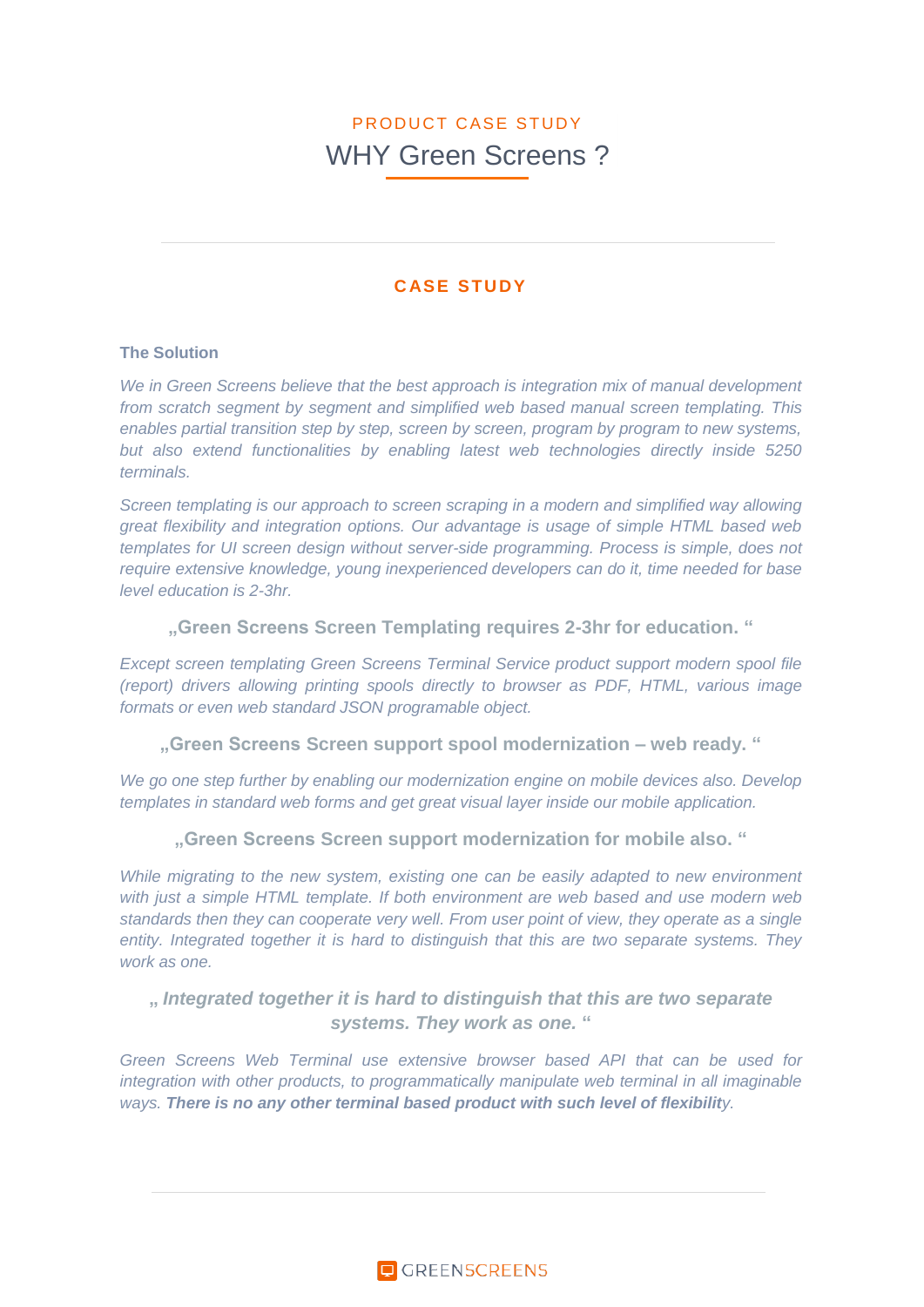# **C ASE STUDY**

# *Employee Performance*

#### **Introduction**

Imagine that you are a doctor which have a tablet instead of desktop computer. Now you are mobile, you can put your tablet into your scrubs and go to the patient. Then you can use apps on your tablet device to directly access patient record, to use specialized illness analytical software on the site etc.

Imagine that you are employee in a large warehouse and you have to access 5250 terminals from your mobile device to enter, check or correct data.

Imagine that you are working in a packet delivery service and need to access data on IBM I terminal application etc.

#### **The Problem**

Whichever case shown, it is related to remote mobile access. As standard 5250 terminal clients are desktop based and requires desktop OS, that will prevent switching from desktop computer to mobile device.

Mobile employees will have to use 2 devices for stationary and mobile work which increase operational cost. With standard approach, employees will have to take notes and later enter that data to desktop computer, employees will have to call someone in office for needed information etc.

Many additional integration tooling has to be created to help import/export data from mobile to main system as for barcode scanners etc.

All those short examples show loss of time and productivity no matter how simple and small they seem to be.

#### **The Solution**

*Using Green Screens mobile solution simply prevents all mentioned issues. Green Screens Mobile Terminal support high level of security, international keyboard support, network switch support without losing terminal session, contains free camera barcode scanner and support for printing. With Green Screens Terminal for mobile there is no need for desktop computer anymore which increase employee performance and reduce operational cost.*

**"Green Screens mobile solution increase employee productivity and reduce operational cost. "**